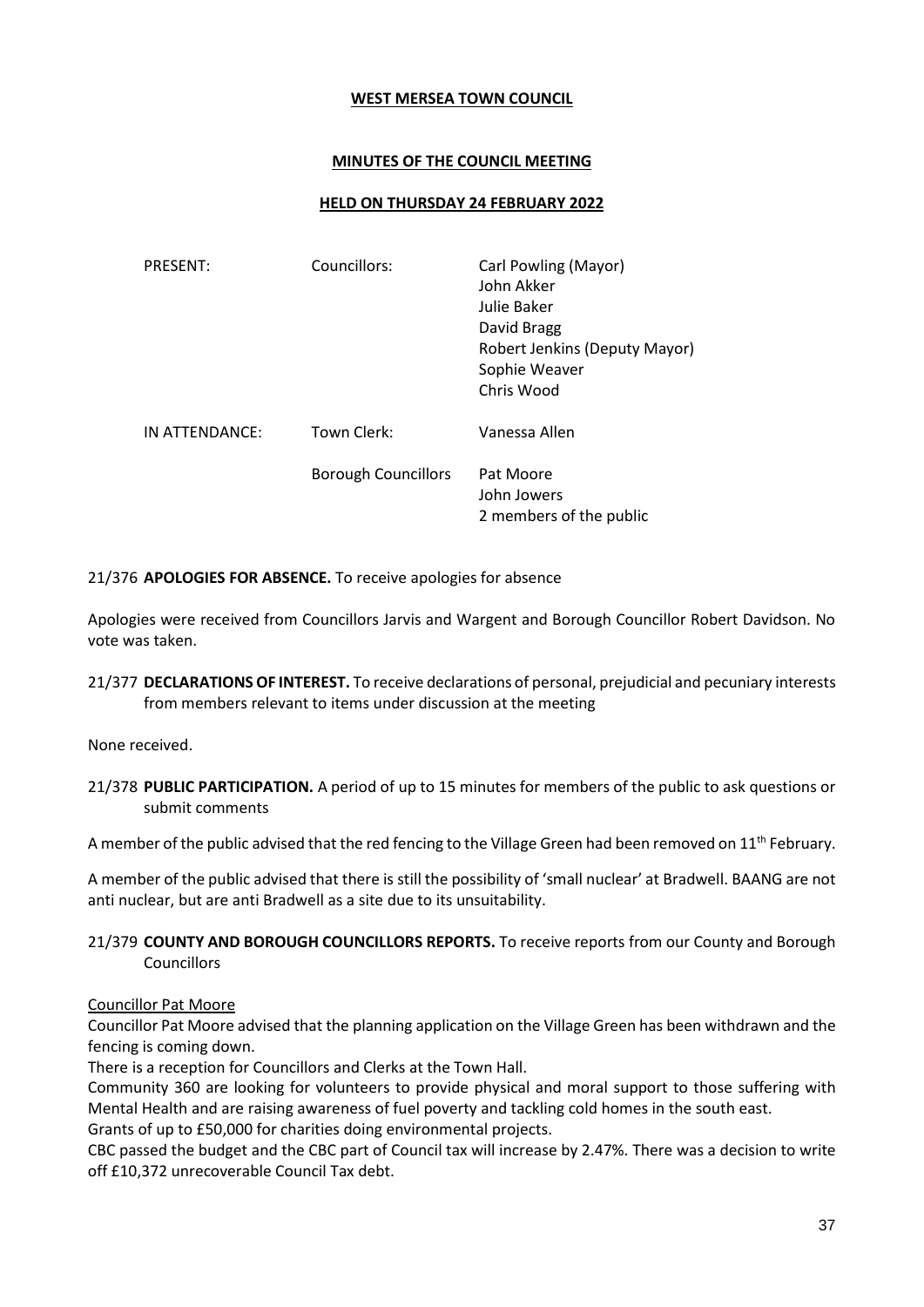The Local Plan meeting has been deferred as part 2 has not come back from the Inspector yet, and is unlikely to come before full Council until after the elections in May.

There is a Covid Commemoration event at the Mercury Theatre, tickets will be allocated by ballot.

Covid 19 Business Grants are still available for those in the hospitality sector.

Rough sleepers were housed during storm Eunice.

The Boundary Commission Consulting on Boundary Changes open from 22/02/22 to 04/04/22.

## Councillor John Jowers

Councillor Jowers reported that the Environment Bill has been debated, there was discussion on conservation of oysters and the idea of a park and bike, there is funding available.

The flood defence scheme was budgeted to cost £186,000 and has cost £486,000 to date, both the Government and Environment Agency have contributed to funding.

Success of the Mersea Harbour recharge project which cost £1.55m.

From 22/23 50% of Councillor Jowers' annual CBC grant funding will be amalgamated amongst ECC Councillors for Colchester into a £40-50,000 fund. Councillor Jowers welcomes any suggestions for projects. Councillor Weaver has done well with the Changing Places Toilet facility with some of the funding coming from ECC.

There is a Planning application to modify some of the conditions on the incinerator at Rivenhall.

## 21/380 **CONFIRMATION OF PREVIOUS MINUTES.** To confirm Minutes of the Council Meeting of 3rd February 2022

# **It was RESOLVED that the MINUTES of the Council meeting held on 3 rd February 2022, be confirmed as a true record of the meeting.**

Councillor Akker advised that today was the 3rd of 8 days scheduled for the Planning Appeal for 102 East Road.

Councillor Wood attended the meeting at 7.25pm

# 21/381 **PLANNING APPLICATIONS.** To consider Planning Application received

#### 22 0184

Construction of a single storey flat roofed rear extension and carrying out a loft conversion. 23 East Road, West Mersea.

# **Following discussion it was RESOLVED that CONSENT be granted in respect of this application.**

21/382 **PLANNING DECISIONS.** To receive notification of Planning Decision

#### Application passed

#### 21 2995

Proposed siting of 1 additional static holiday caravan on the northern element of West Mersea Holiday Park. West Mersea Holiday Park, Seaview Avenue, West Mersea.

21/383 **APPROVAL OF PAYMENTS.** To approve payments made and to be made, details circulated.

#### **It was RESOLVED to approve payments, with the inclusion of payment to ELAS Ltd in settlement of contract.**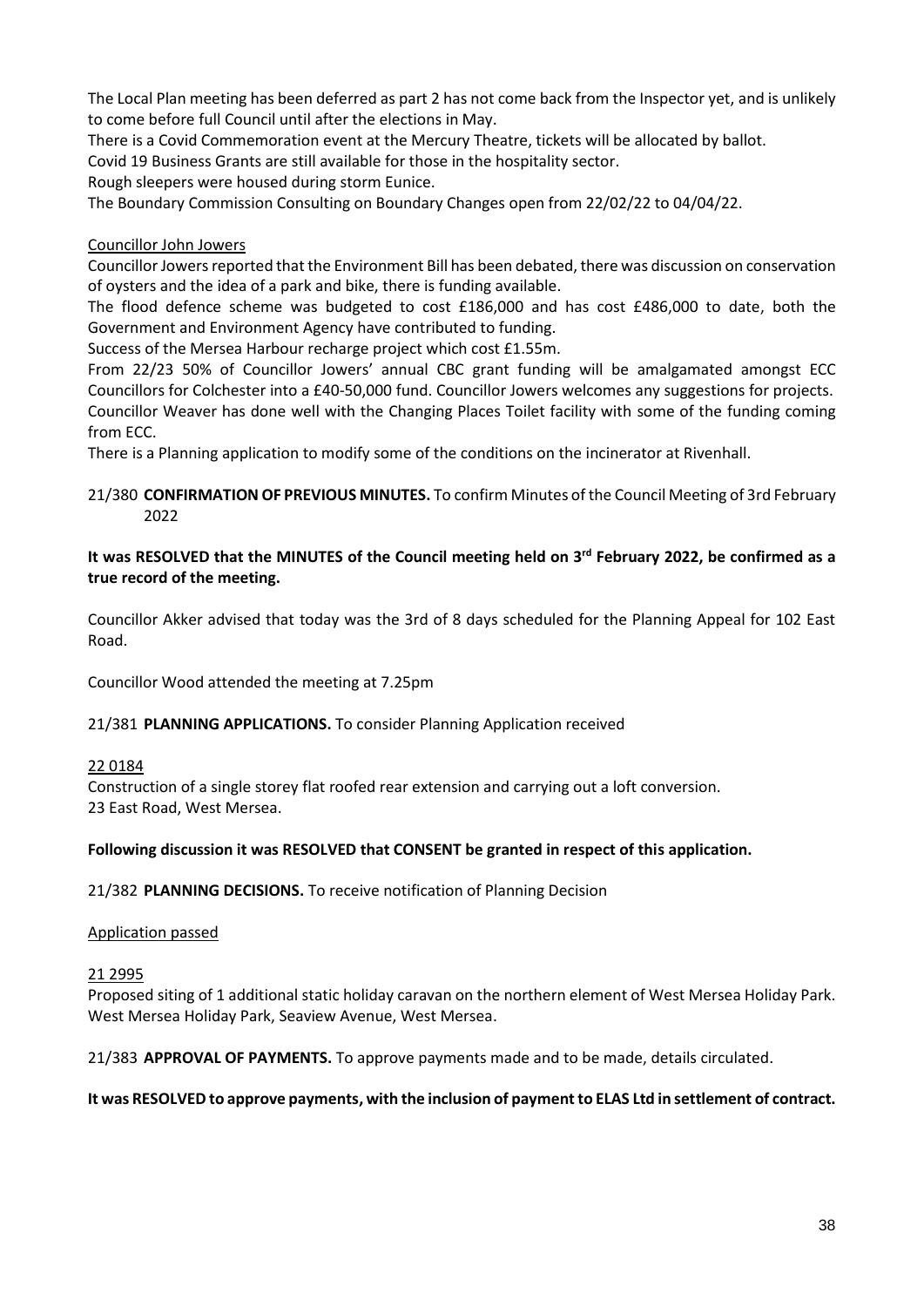## 21/384 **CHANGING PLACES**

- To receive an update
- To agree additional costs for cesspool

Councillor Weaver reported that the unit is in place and groundworks to ramp have been completed, Building Control will be visiting site shortly.

## **It was RESOLVED to agree additional costs for cesspool works as long as Colchester Borough Council are in agreement.**

Councillor Weaver will advise CBC Asset Manager and CBC Parks and Recreation Officer of cesspool details and location.

## 21/385 **QUEENS JUBILEE**

- Meeting date to be set for working group
- To set and agree project plan,
- To consider draft budget
- To grant authority to a Councillor (other than Chair of working group) to approve spending against the draft budget agreed by the working group to enable booking of services
- To consider planting of a mature tree

Councillor Weaver reported that a 4 day event had been planned, starting with Lighting of the Beacon on Thursday 2<sup>nd</sup> June at 7pm. All events need volunteers.

# **It was RESOLVED to increase the budget to £12,000 with a contingency of £3,000 with authority to spend within the guidelines with authority of Mayor or Deputy Mayor and with the Town Clerk.**

Councillor Powling will apply for the road closure for the Street Party on Friday 3rd June.

A mature Oak tree has been sourced from CBC Woodland and Open Spaces Project Officer, following discussion it was agreed that the tree should be planted in School Gardens with a metal plaque and protection.

21/386 **POST ITEM.** To discuss proposal from Proud of Mersea

Following discussion it was agreed to direct Proud of Mersea to the Councils Grant Awarding Policy.

#### 21/387 **PARKING WORKING GROUP.** To receive an update from the Parking Working Group

Councillor Akker provided an update, advising that the working group had met. Two subgroups have been looking at Coast Road and the Esplanade and are drawing up proposals which will be brought before the Council. NEPP have not indicated time table for removal of red lines. Councillor Akker will have an informal discussion with NEPP regarding the technical aspects of alternatives.

21/388 **NEXT AGENDA.** Items to be added to next agenda

#### 21/389 **MAYOR'S NOTES**

The Mayor thanked;

- Richard Taylor, Mark Dixon and Allan Bird for the Recharge project,
- Councillor Jowers for the repairs to Strood railings,
- The Council for their work on the Queens Platinum Jubilee,